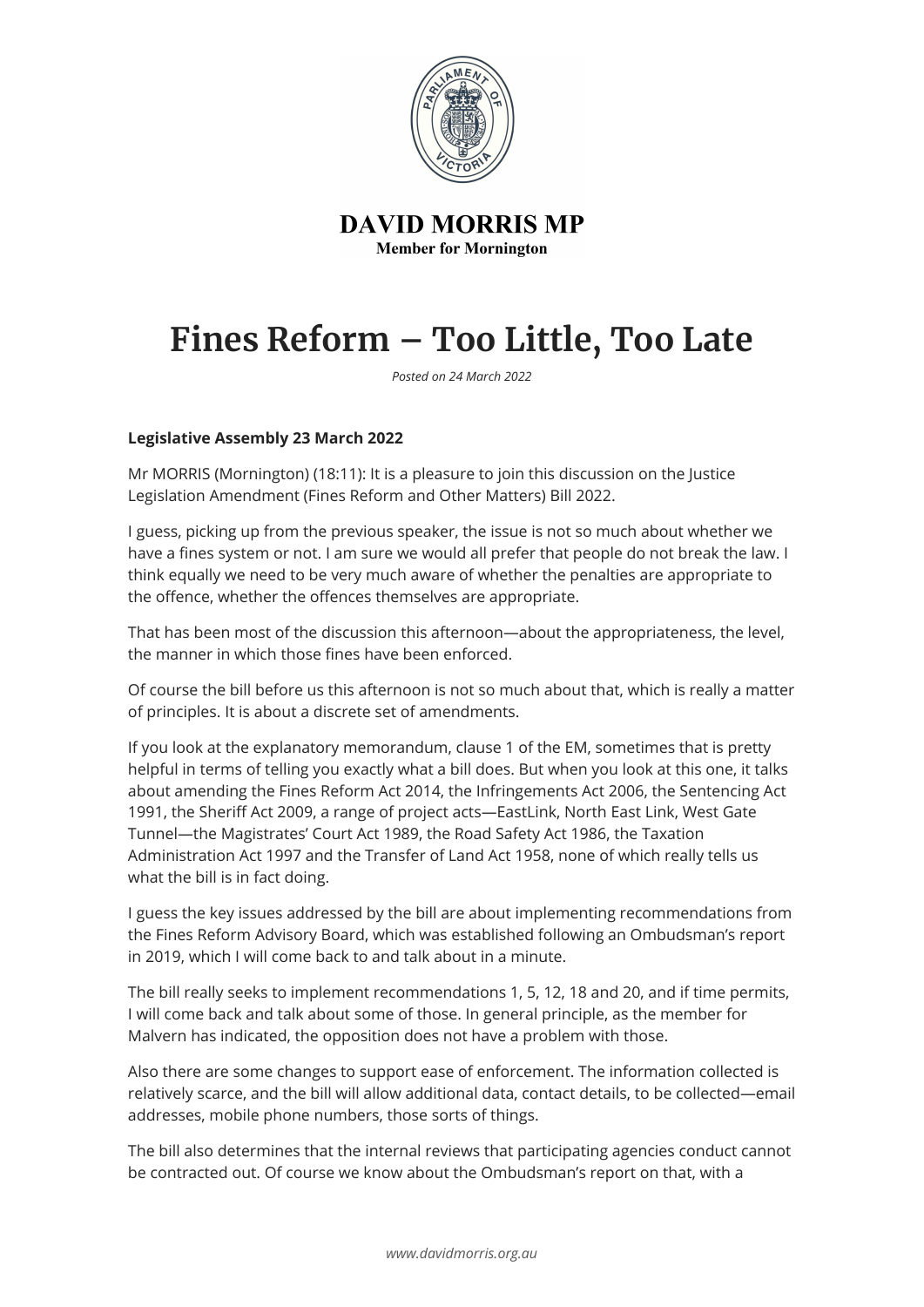number of councils. What on earth possessed them to think they could contract out those functions? I really do not know what the councils were thinking, what the CEOs were thinking. It was just silly stuff as far as I am concerned, but it happened. That practice, thankfully, has been pretty much done away with, but the bill will clarify that and provide a legislative basis for it.

The bill also begins the process for the development of an electronic service of fines process—begins rather than ends. That is obviously a complex matter. It is very much a cultural shift, and I imagine it will take some years to proceed. It also provides a stronger information-gathering basis for that.

It is interesting, the way in which the government has engaged with fines reform, or failed to engage, because the Fines Reform Act of course was passed in the 57th Parliament under the coalition government.

Royal assent was on 1 September 2014 and the default date for proclamation was set as 30 June 2016, yet the government failed to get on and do the work that was necessary to implement the new act, so they had to come into this place and have that date extended. They extended the date to 31 May 2018. So instead of taking basically 18 months to implement the new set-up, the government took the best part of three years.

In fact they sought to—well, not 'sought to', they did—commence operation of the act on 31 December 2017. What happened? It was a monumental failure, and of course what came out of that was the Ombudsman's report of April 2019. So effectively the act started at the start of 2018; by April 2019 the Ombudsman had to report on the comprehensive failures.

In the report from that time the Ombudsman noted that Fines Victoria—and this is not a bad reputation to achieve in just 15 months—was the third-most complained about agency in the state of Victoria. The Ombudsman noted that she had oversight of over 1000 public bodies and Fines Victoria was the third most complained about.

During that first year of operation the Ombudsman had meetings with Fines Victoria and alerted them, and she noted that people had their licences wrongly suspended. They were treated as being liable for substantial fines when they had not committed an offence. She went on to talk about the worry and frustration because people who were affected by this could not get through to the agency, and rightly she said in the vast majority of those cases the Ombudsman should not have had to intervene for Fines Victoria to have, in her words, 'simply done the right thing'. She then went on to talk about IT and other things, which others have touched on, but the fact is this implementation was completely botched.

It was effectively three years late—2½ years late—and when it went live it was an absolute disaster. It is not just, 'Oh, it didn't work'. Literally thousands of people's lives were adversely affected because of those sorts of issues. It was a monumental mess.

So part of what we are engaged in today is cleaning up those failures. We are implementing—well, the government is seeking to implement through this legislation—another five of the recommendations from the Fines Reform Advisory Board.

What interests me about this, though, is that we are still a fair way from having that process finalised. Again it has been a very, very long journey.

We still have three recommendations that were supported in full by the government—recommendation 8, recommendation 14 and recommendation 15—not yet implemented. There are another two that were accepted in principle and have not yet been